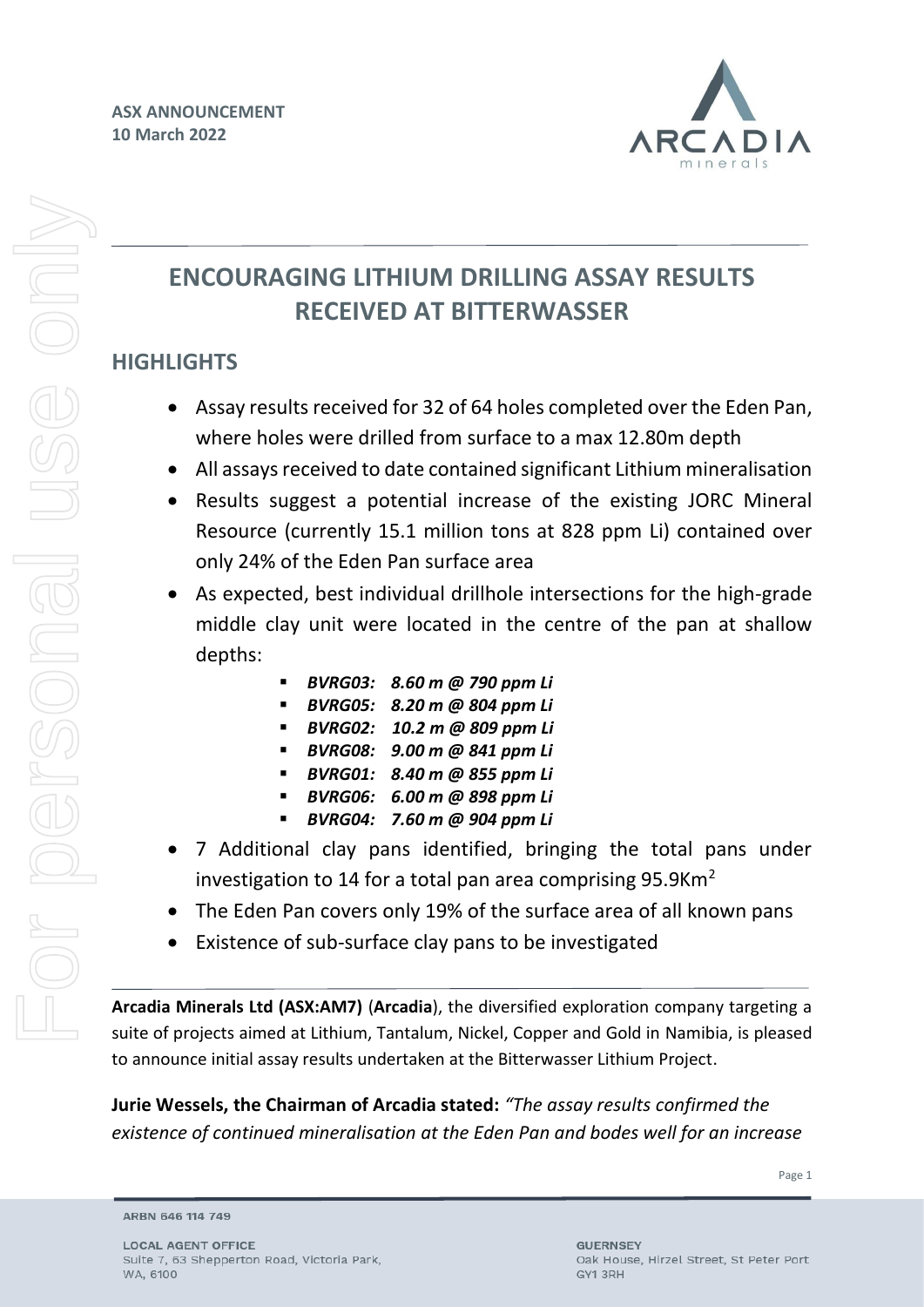

*in the maiden Mineral Resource at this pan declared on 3 November 2021. The identification of 7 additional exposed pans not only enhances the prospect of making additional Lithium-in-clay discoveries in the area, but is also expected to be a prelude to other prospects that may be available for further investigation, and which are hidden from sight under and over the surface of the 4,000Km<sup>2</sup> Bitterwasser project."* 

# **Exploration Results**

The aim of the recently completed drilling exploration program is to increase the existing JORC Inferred Mineral Resource located at the Eden Pan, which comprises **15.1 million tons @ 828 ppm Li (at a cut-off grade of 680 ppm Li)**<sup>1</sup> . The existing JORC Mineral Resource covers only 24% of the surface area of the Eden Pan, with the completed drill program targeting the remaining 76% surface area of this single pan.

The recently completed drilling program only focussed on the Eden pan located in the Bitterwasser Project area (refer to Annexure 3). A total of 64 holes were drilled on a 500 m grid totalling 412.60 m, with a total of 416 samples being submitted for assay, of which 370 were from cores and 46 for quality assurance and quality control purposes. The samples were despatched to ALS Laboratories in Namibia for sample preparation and then sent to ALS in Ireland for analysis.

Assay results for 32 of the holes have been received, with the outstanding results expected by the end of March 2022. All the drill holes commenced in clay and every hole was sampled from top to bottom to a maximum depth of 12.80m. Notably, the entire sequence of the drill holes sampled intersected lithium. The Middle Green Clay Unit (MU), which comprised the dominant lithological unit from which the Mineral Resource (reported on 3 November 2021) was derived, was intersected in 25 of the 32 drillholes and extended from a depth of 1.4 m above surface to the maximum End-of-Hole (EOH) depth of 12.80m.

<sup>1</sup> Refer ASX announcement dated 3 November 2021 "Arcadia acquires adjacent Lithium project with JORC mineral resources"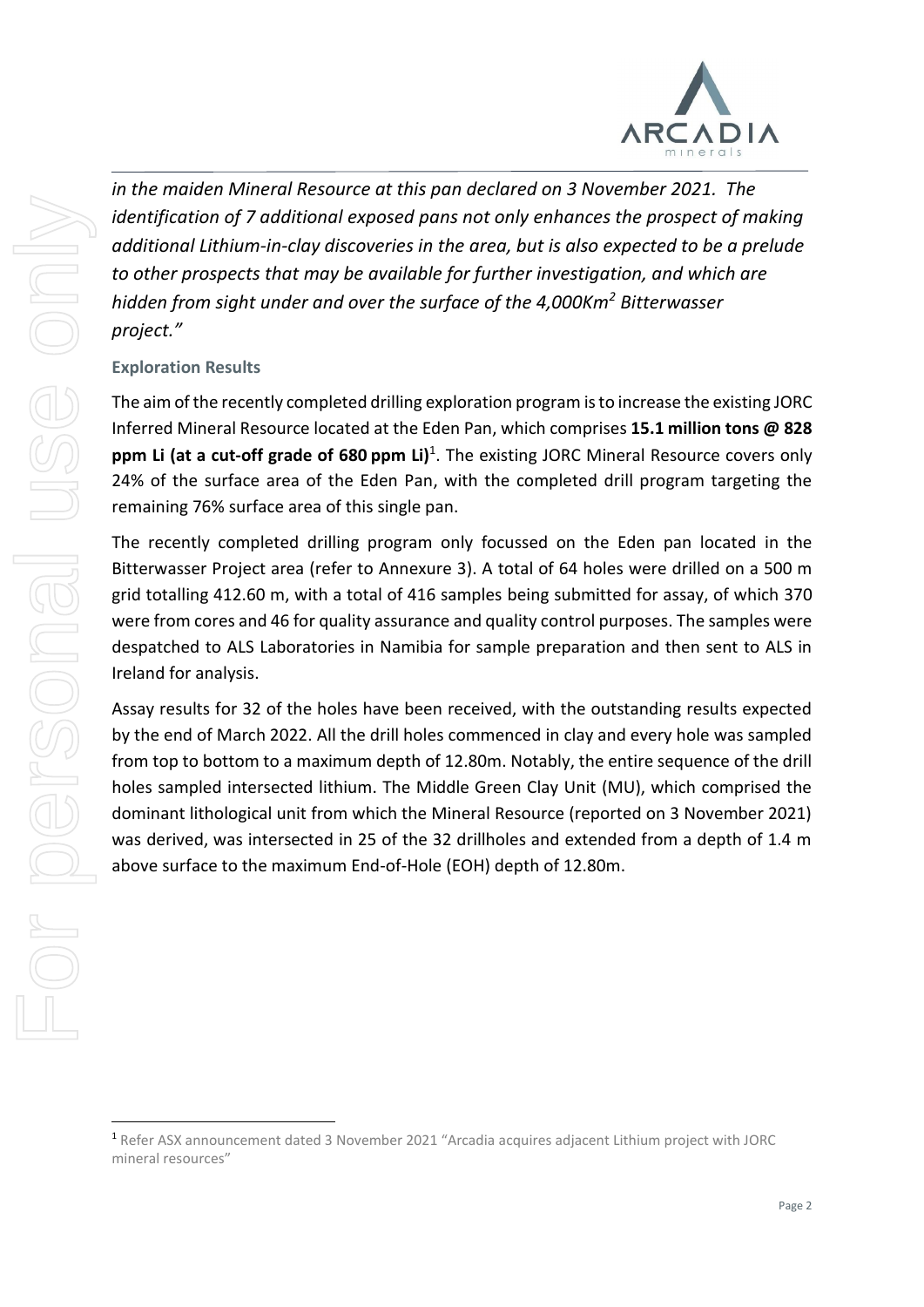

As expected, the best individual drillhole intersections for the high-grade Middle Green Clay Unit were located in the centre of the pan. These results are:

| <b>BVRG03:</b>    | 8.60 m            | @ 790 ppm Li |
|-------------------|-------------------|--------------|
| • BVRG05:         | 8.20 <sub>m</sub> | @ 804 ppm Li |
| $\bullet$ BVRG02: | 10.2 <sub>m</sub> | @ 809 ppm Li |
| • BVRG08:         | 9.00 <sub>m</sub> | @ 841 ppm Li |
| $\bullet$ BVRG01: | 8.40 m            | @ 855 ppm Li |
| $\bullet$ BVRG06: | 6.00 <sub>m</sub> | @ 898 ppm Li |
| $\bullet$ BVRG04: | 7.60 <sub>m</sub> | @ 904 ppm Li |

For all the drill results, please refer to Annexure 4.

Once all results have been received, the Company expects to revise the JORC Mineral Resource estimate, which the Company aims to complete during Q2/2022.

# **Additional Pans**

In addition to the drilling program the Company undertook a regional study to identify other potential exposed pans within the license area. Satellite and aerial photo interpretation of the Bitterwasser license areas identified 7 additional pans bringing the exposed surface pans to a total of 14, all of which when combined covers 9,594 hectares (95.94Km<sup>2</sup>) in extent. This land package compares with the total surface area under investigation by Bacanora Minerals Ltd at its Sonora Lithium Project (for 8,154ha) in Mexico<sup>2</sup>, and operations in Clayton Valley (Cypress Development Corp. for 2,197 ha) in Nevada, United States<sup>3</sup>.

The main focus of exploration to date was conducted over the Eden Pan (noted as Pan 5 in Annexure 2), which is 2km by 5km in extent and constitutes 19% of all the exposed pan surface areas identified to date at the Bitterwasser Lithium Project. Annexure 1 tables a list of all the clay pans identified to date at the Bitterwasser Project and must be read with the map in Annexure 2 showing the location of the pans with reference to the Bitterwasser license areas.

The map in Annexure 2 displays a correlation between the location of a deep-seated tectonic structure, interpreted from Government regional magnetic geophysical datasets (which comprises the eastern edge of the Kalkrand half-graben basin structure) and the linear location of the pans. Except for the Eden pan, all the pans located over this eastern edge of

<sup>&</sup>lt;sup>2</sup> Refer to s. 4.1 of a Technical Report on the Feasibility Study for the Sonora Lithium Project, Mexico at https://bacanoralithium.com/\_userfiles/pages/files/documents/bacanorafstechnicalreport25012018\_compres sed.pdf

<sup>&</sup>lt;sup>3</sup> Refer to s. 4.2 of a NI 43-101 Technical Report styled "Prefeasibility Study Clayton Valley Lithium Project" to be found at https://cypressdevelopmentcorp.com/site/assets/files/3532/cyp\_pfs\_amended\_march\_15th-2021.pdf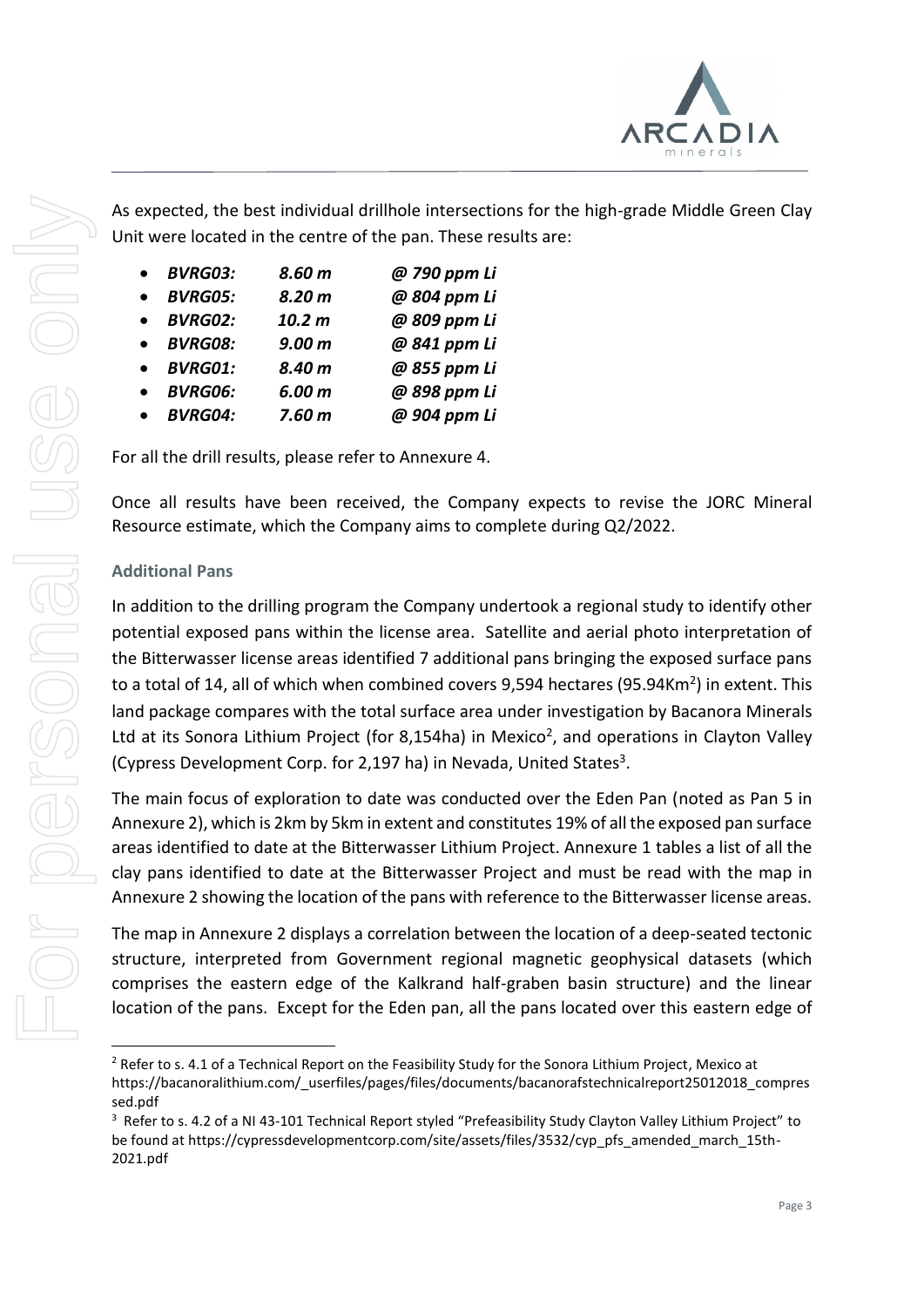

the half-graben remains to be tested for Lithium mineralisation in the clays. However, the location of the pans and the mineralisation model of the Eden pan indicates that the pans located along the edge of the deep-seated tectonic structure could have been mineralised through geothermal activity from rising brines and could therefore be similarly mineralised as the Eden pan. If mineralisation becomes evident over these pans in similar mode and tenor than what exists at the Eden pan, it could significantly increase the potential for an increase in the resource tonnage associated with the Bitterwasser Project.

**This announcement has been authorised for release by the directors of Arcadia Minerals Limited.**

For further information please contact: Jurie Wessels **Executive Chairman Arcadia Minerals Limited [info@arcadiaminerals.global](mailto:info@arcadiaminerals.global)**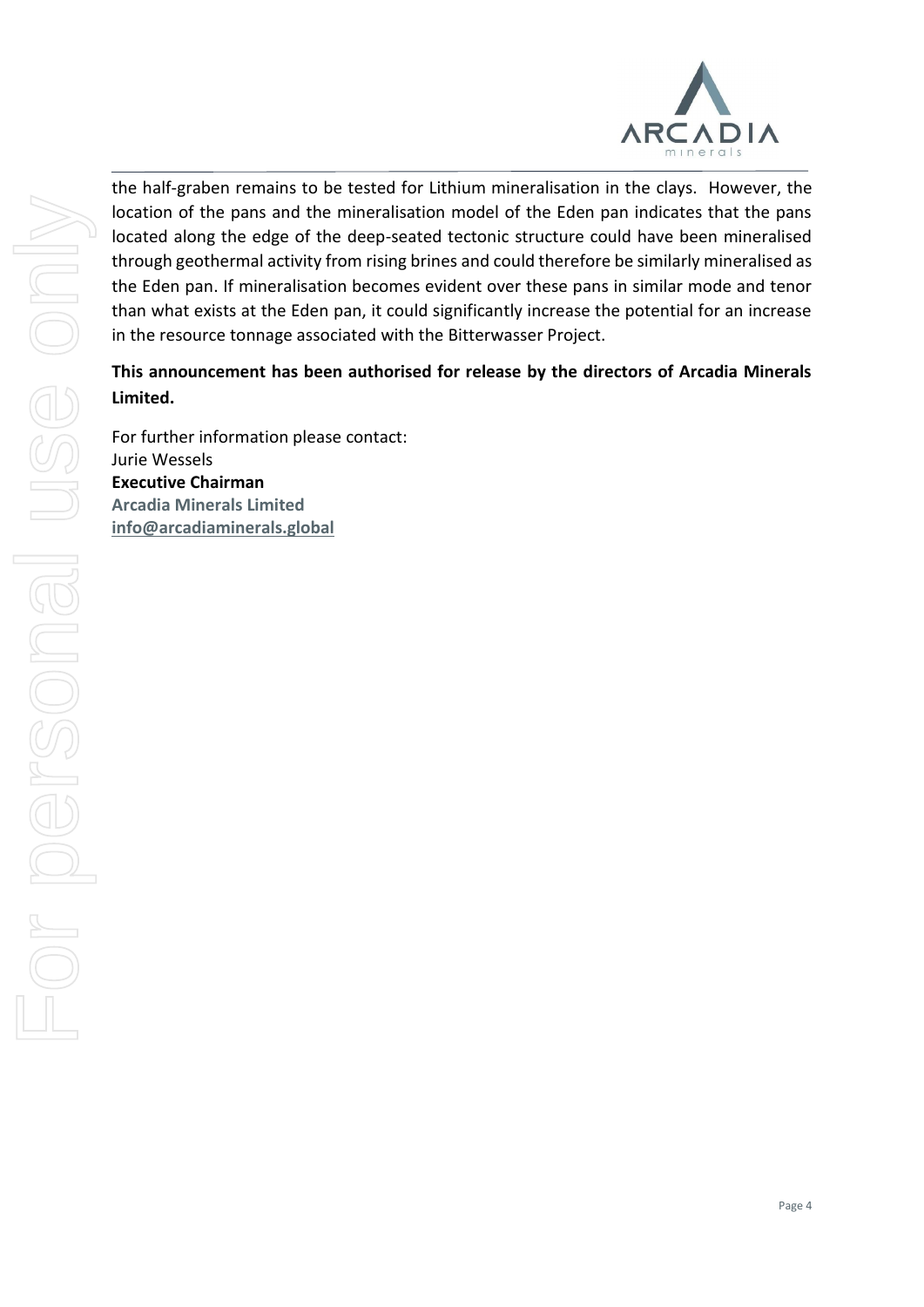

#### **COMPETENT PERSONS STATEMENT & PREVIOUSLY REPORTED INFORMATION**

The information in this announcement that relates to Exploration Results listed in Appendices below is based on, and fairly represents, information and supporting documentation prepared by the Competent Person whose name appears, who is either an independent consultant to the Company and a member of a Recognised Professional Organisation or a director of the Company. The persons named below has sufficient experience relevant to the style of mineralisation and types of deposits under consideration and to the activity which he has undertaken to quality as a Competent Person as defined in the JORC Code 2012.

| <b>Competent Person</b> | <b>Membership</b>                 | <b>Report/Document</b>            |
|-------------------------|-----------------------------------|-----------------------------------|
| Mr Philip le Roux       | South African Council for Natural | This announcement and JORC Tables |
| (Director Arcadia)      | Scientific Professions #400125/09 |                                   |
| Minerals)               |                                   |                                   |

With reference to footnote 1, the Company confirms that the form and context in which the Competent Person's findings (from a report styled *Independent Geological Report on the Lithium Resource at the Bitterwasser Pan, Hardap Region, Namibia, Dr. Johan Hattingh, Nov. 2021*) are presented have not been materially modified from the original market announcements.

#### **MINERAL RESOURCES**

The Company confirms that it is not aware of any new information or data that materially affects the information included in the Bitterwasser Mineral Resource estimate and all material assumptions and parameters underpinning the estimate continue to apply and have not materially changed when referring to its resource announcement made on 3 November 2021 "Arcadia Acquires Lithium Project with JORC Mineral Resources".

#### **DISCLAIMER**

Some of the statements appearing in this announcement may be forward-looking statements. You should be aware that such statements are only predictions and are subject to inherent risks and uncertainties. Those risks and uncertainties include factors and risks specific to the industries in which Arcadia operates and proposes to operate as well as general economic conditions, prevailing exchange rates and interest rates and conditions in the financial markets, among other things. Actual events or results may differ materially from the events or results expressed or implied in any forward-looking statement. No forward-looking statement is a guarantee or representation as to future performance or any other future matters, which will be influenced by a number of factors and subject to various uncertainties and contingencies, many of which will be outside Arcadia's control.

The Company does not undertake any obligation to update publicly or release any revisions to these forward-looking statements to reflect events or circumstances after today's date or to reflect the occurrence of unanticipated events. No representation or warranty, express or implied, is made as to the fairness, accuracy, completeness or correctness of the information, opinions or conclusions contained in this announcement. To the maximum extent permitted by law, none of Arcadia, its directors, employees, advisors or agents, nor any other person, accepts any liability for any loss arising from the use of the information contained in this announcement. You are cautioned not to place undue reliance on any forward-looking statement. The forward-looking statements in this announcement reflect views held only as at the date of this announcement.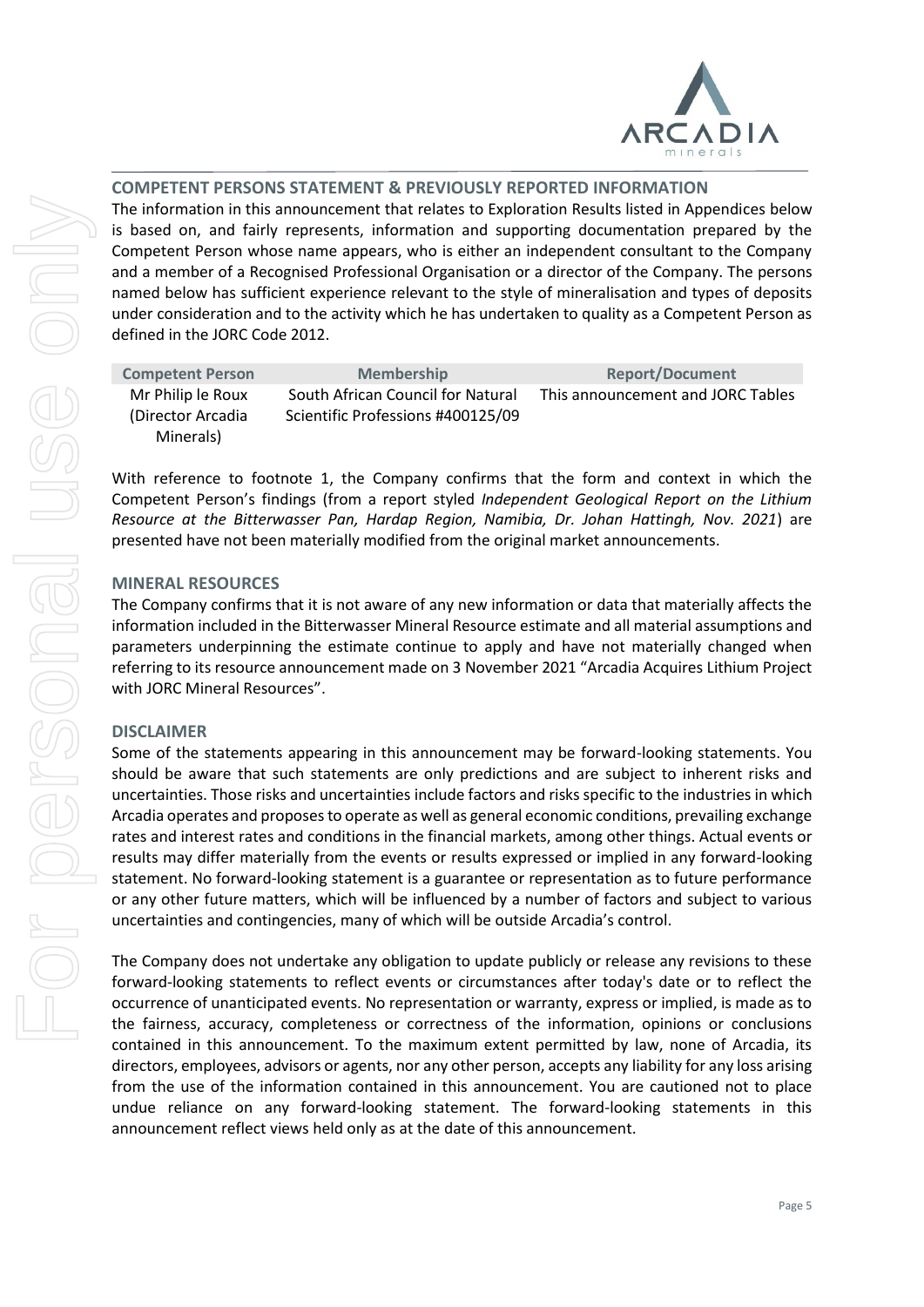

This announcement is not an offer, invitation, or recommendation to subscribe for, or purchase securities by the Company. Nor does this announcement constitute investment or financial product advice (nor tax, accounting, or legal advice) and is not intended to be used for the basis of making an investment decision. Investors should obtain their own advice before making any investment decision.

#### **BACKGROUND ON ARCADIA**

Arcadia is a Namibia-focused diversified metals exploration company, which is domiciled in Guernsey. The Company explores for a suite of Gold and battery metals (Nickel, Lithium and Copper) and owns the advanced Swanson Tantalum & Lithium project. Some of the Company's projects are located in the neighbourhood of established mining operations and significant discoveries. The mineral projects include-

- 1. The Swanson Project advanced tantalum and lithium project with early development potential
- 2. Kum-Kum Project prospective for nickel, copper, and platinum group elements
- 3. Karibib Project prospective for copper and gold
- 4. Bitterwasser Project prospective for lithium-in-brines and lithium-in-clays.

The Bitterwasser Clay Project contains a JORC Mineral Resource of 15.1Mt at an average grade of 828 ppm Li, which is derived from 16 drillholes completed over the Eden Pan and announced on the 3<sup>rd</sup> of November 2021.

| <b>Mineral Reserve Category</b> |                        |                    |                       | <b>Mineral Resource Category</b> |                        |                    |                       |                                                  |
|---------------------------------|------------------------|--------------------|-----------------------|----------------------------------|------------------------|--------------------|-----------------------|--------------------------------------------------|
| <b>Classification</b>           | <b>Tonnage</b><br>(kt) | Li<br>Grade<br>ppm | Contained<br>Li (ton) | <b>Classification</b>            | <b>Tonnage</b><br>(kt) | Li<br>Grade<br>ppm | Contained<br>Li (ton) | <b>Lithium</b><br>Carbonate<br><b>Equivalent</b> |
| Total Probable                  | - 0                    |                    |                       | <b>Total Indicated</b>           | 0                      | 0                  | 0                     | 0                                                |
|                                 |                        |                    |                       | <b>Total Inferred</b>            | 15 100                 | 828                | 12 503                | 66 929                                           |
| <b>Total Reserves</b>           | - 0                    |                    |                       | <b>Total Resources</b>           | 15 100                 | 828                | 12 503                | 66 929                                           |

For more details, please visit **[www.arcadiaminerals.global](http://www.arcadiaminerals.global/)**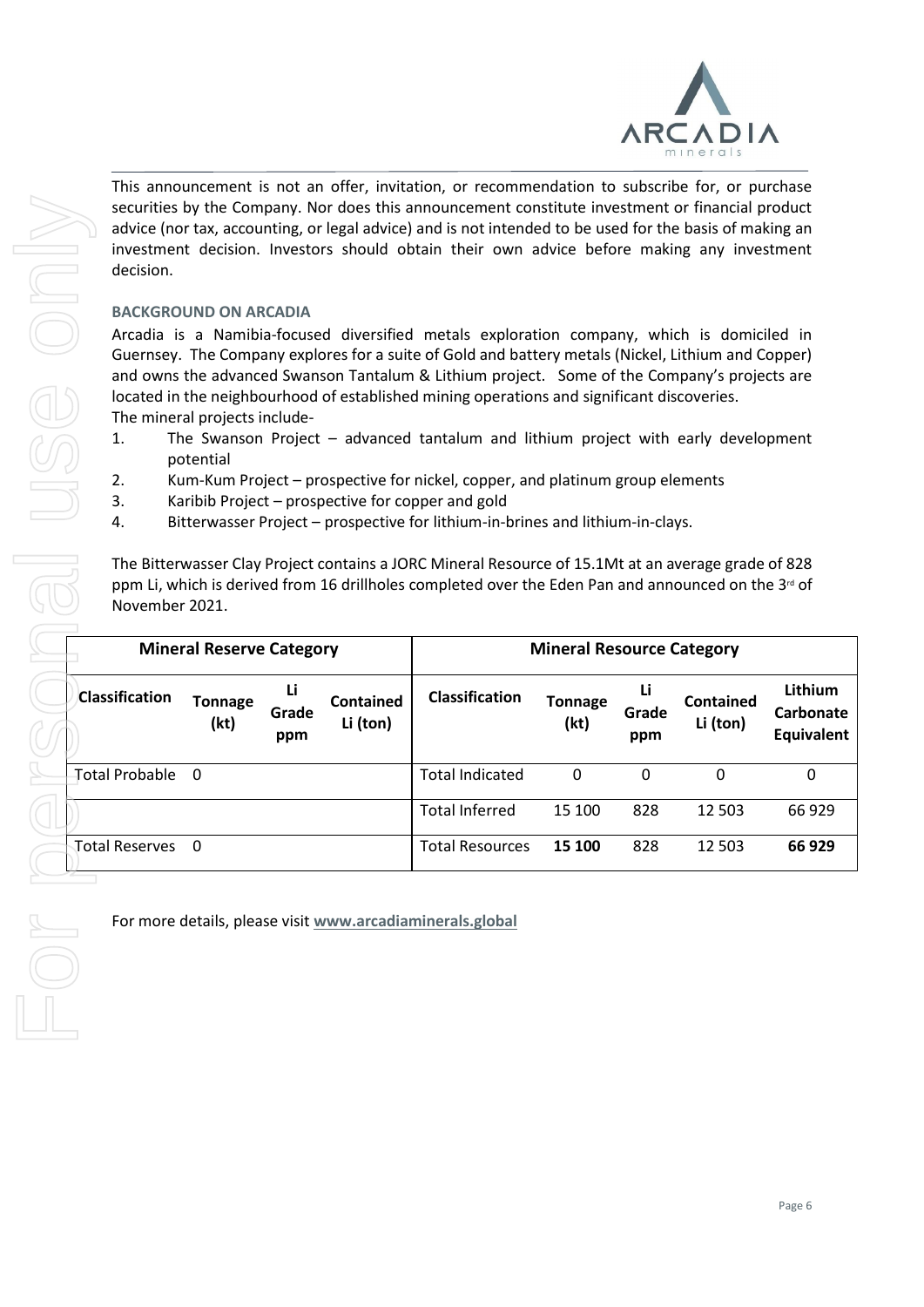

# **ANNEXURE 1 – TABLE 1: COORDINATES AND SIZES OF THE 14 PANS WITHIN THE BITTERWASSER LICENSE AREA**

| Pan Nr           | Area (sq. m) | % of Total | <b>EPL</b> | Easting_UTM_WGS84 | Northing UTM WGS84 |
|------------------|--------------|------------|------------|-------------------|--------------------|
| Pan 1            | 2,431,538    | 3%         | EPL 5354   | 787890            | 7369285            |
| Pan 2            | 6,030,100    | 6%         | EPL 5354   | 788179            | 7364738            |
| Pan 3            | 5,689,070    | 6%         | EPL 5353   | 804593            | 7356105            |
| Pan 4            | 1,756,489    | 2%         | EPL 5353   | 801584            | 7347487            |
| Pan 5 - Eden Pan | 18,309,435   | 19%        | EPL 5353   | 793004            | 7350477            |
| Pan 6            | 1,173,044    | 1%         | EPL 5353   | 792333            | 7344832            |
| Pan 7            | 1,879,941    | 2%         | EPL 8103   | 791832            | 7342801            |
| Pan 8            | 7,099,082    | 7%         | EPL 8103   | 792721            | 7337978            |
| Pan 9            | 10,337,020   | 11%        | EPL 5358   | 799486            | 7339022            |
| Pan 10           | 2,515,014    | 3%         | EPL 5358   | 799248            | 7334829            |
| Pan 11           | 2,299,452    | 2%         | EPL 5358   | 800760            | 7329552            |
| Pan 12           | 20,839,117   | 22%        | EPL 5358   | 803256            | 7318569            |
| Pan 13           | 5,101,024    | 5%         | EPL 8104   | 781800            | 7317684            |
| Pan 14           | 10,480,930   | 11%        | EPL 8103   | 763363            | 7338232            |
| Total            | 95,941,255   | 100%       |            |                   |                    |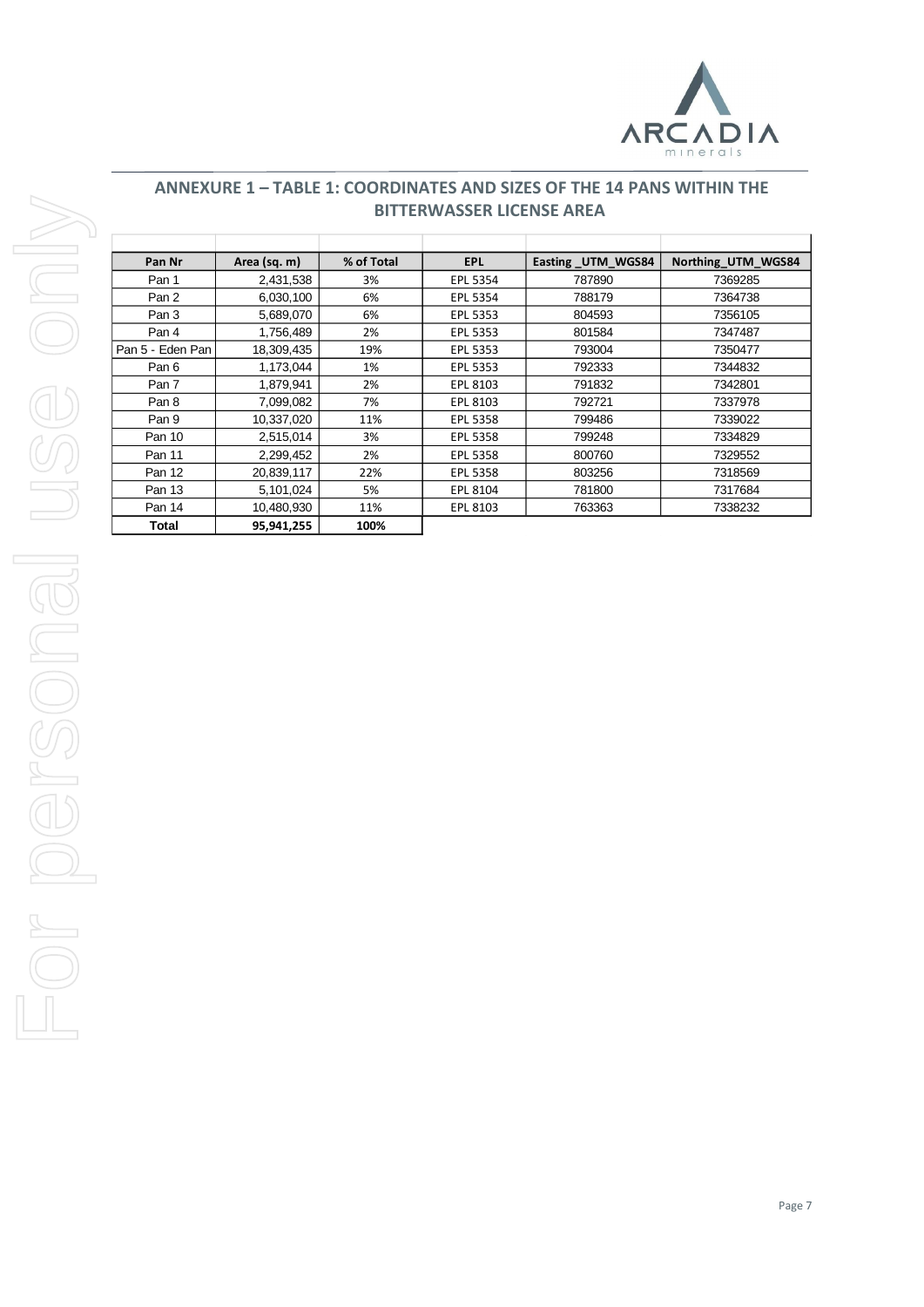



#### **ANNEXURE 2 – MAP 1: MAP SHOWING THE LOCATION OF THE 14 PANS AT BITTERWASSER**

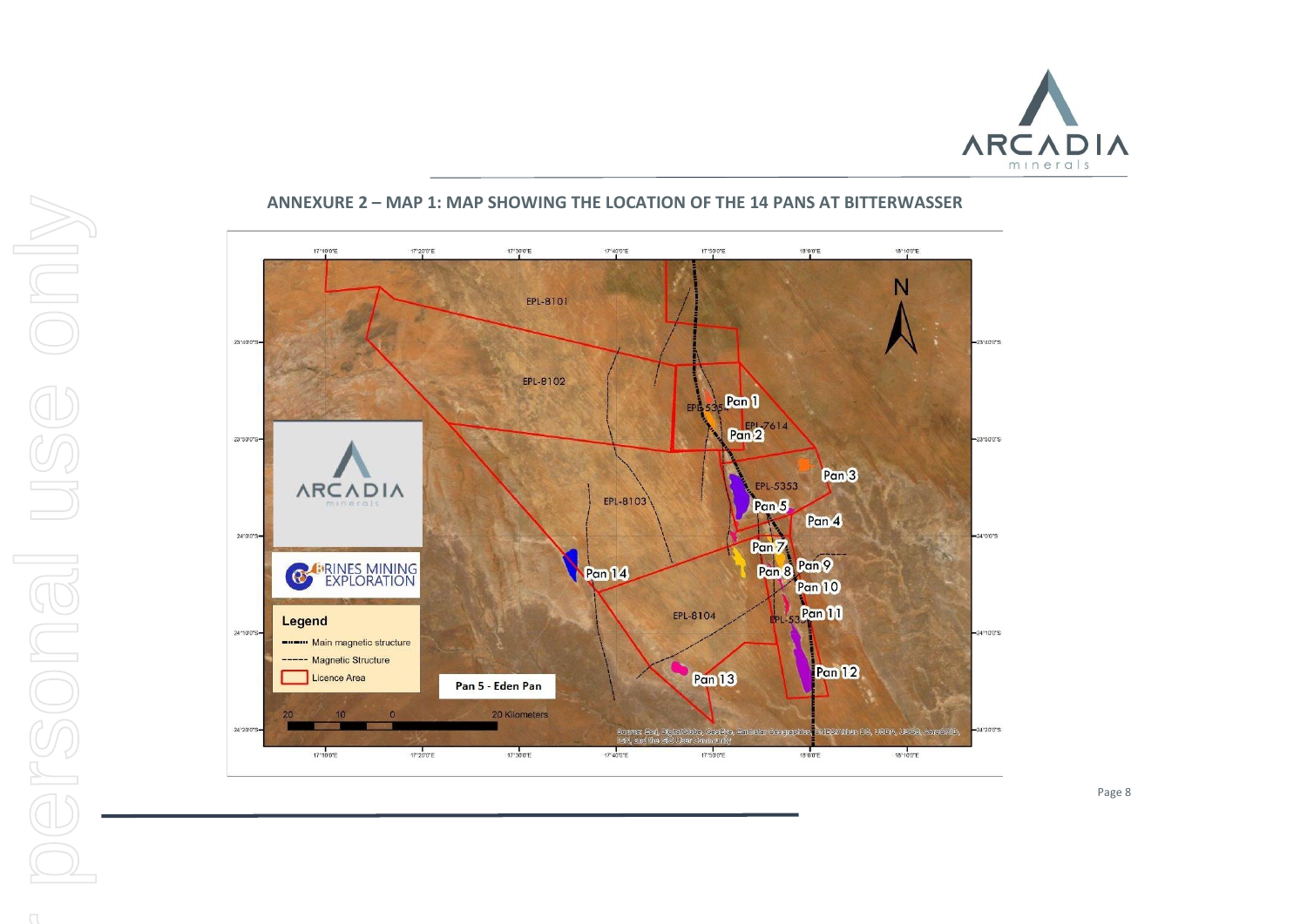



#### **ANNEXURE 3 – MAP 2: BITTERWASSER EDEN PAN (Pan 5) DRILLHOLE LOCALITY MAP**

794000

795000

793000

792000

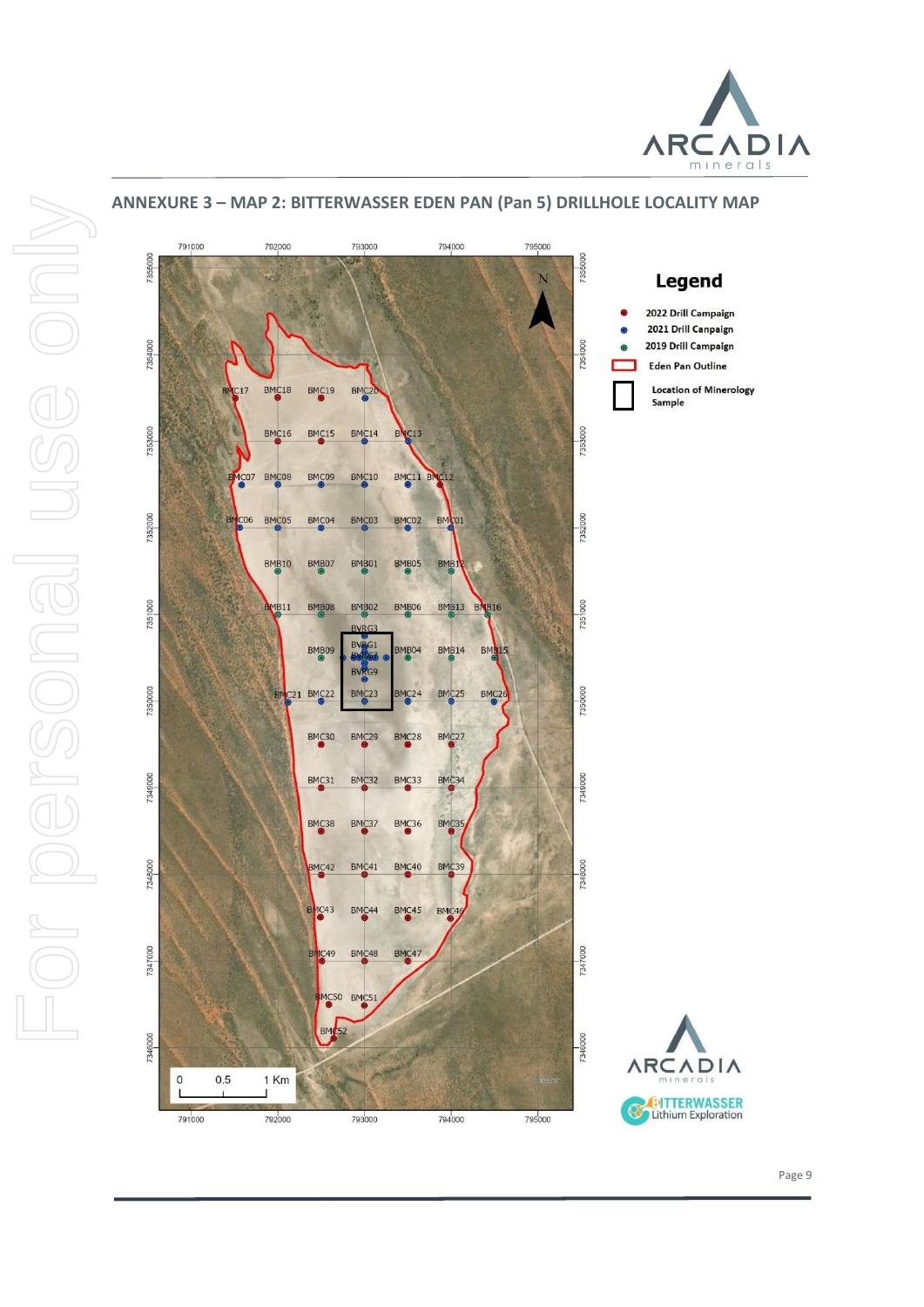

#### **ANNEXURE 4 – TABLE OF DRILLHOLE INTERCEPTS**

| HOLE ID |          |                 |           |             |             |            |      | <b>Total Clay</b> |         |        |      | Middle Clay Unit |         |
|---------|----------|-----------------|-----------|-------------|-------------|------------|------|-------------------|---------|--------|------|------------------|---------|
|         | UTM33S X | <b>UTM33S_Y</b> | Elevation | Azimuth     | Inclination | <b>EOH</b> | From | To                | Thick m | Li ppm | From | To               | Thick m |
| BMC01   | 793993   | 7352001         | 1231      | 0           | -90         | 1.00       | 0.00 | 0.80              | 0.80    | 162    |      |                  |         |
| BMC02   | 793500   | 7352000         | 1230      | 0           | $-90$       | 6.80       | 0.00 | 6.60              | 6.60    | 368    | 2.00 | 6.60             | 4.60    |
| BMC03   | 793000   | 7352000         | 1232      | $\mathbf 0$ | -90         | 9.80       | 0.00 | 9.60              | 9.60    | 531    | 2.60 | 9.60             | 7.00    |
| BMC04   | 792500   | 7352000         | 1229      | 0           | $-90$       | 12.20      | 0.00 | 12.00             | 12.00   | 600    | 2.80 | 12.00            | 9.20    |
| BMC05   | 792000   | 7352000         | 1232      | $\mathbf 0$ | $-90$       | 10.40      | 0.00 | 8.00              | 8.00    | 319    | 2.80 | 8.00             | 5.20    |
| BMC06   | 791560   | 7352005         | 1230      | $\mathbf 0$ | $-90$       | 2.00       | 0.00 | 0.60              | 0.60    | 310    |      |                  |         |
| BMC07   | 791584   | 7352497         | 1232      | 0           | $-90$       | 2.00       | 0.00 | 0.60              | 0.60    | 241    |      |                  |         |
| BMC08   | 792000   | 7352500         | 1228      | 0           | $-90$       | 12.00      | 0.00 | 8.40              | 8.40    | 372    | 2.60 | 8.40             | 5.80    |
| BMC09   | 792500   | 7352500         | 1228      | 0           | $-90$       | 10.40      | 0.00 | 10.20             | 10.20   | 463    | 1.80 | 10.20            | 8.40    |
| BMC10   | 793000   | 7352500         | 1229      | 0           | -90         | 7.00       | 0.00 | 6.60              | 6.60    | 411    | 1.40 | 6.60             | 5.20    |
| BMC11   | 793500   | 7352500         | 1228      | 0           | $-90$       | 4.40       | 0.00 | 0.40              | 0.40    | 335    |      |                  |         |
| BMC13   | 793505   | 7353001         | 1230      | 0           | $-90$       | 1.40       | 0.00 | 0.60              | 0.60    | 200    |      |                  |         |
| BMC14   | 793000   | 7353000         | 1225      | 0           | -90         | 10.80      | 0.00 | 9.40              | 9.40    | 469    | 2.00 | 9.40             | 7.40    |
| BMC20   | 793005   | 7353497         | 1228      | 0           | $-90$       | 7.80       | 0.00 | 7.20              | 7.20    | 254    | 1.00 | 7.20             | 6.20    |
| BMC21   | 792117   | 7349988         | 1233      | $\mathbf 0$ | $-90$       | 2.00       | 0.00 | 0.80              | 0.80    | 275    |      |                  |         |
| BMC22   | 792500   | 7350000         | 1232      | 0           | $-90$       | 7.80       | 0.00 | 7.60              | 7.60    | 586    | 3.80 | 7.60             | 3.80    |
| BMC23   | 793000   | 7350000         | 1228      | $\mathbf 0$ | $-90$       | 10.80      | 0.00 | 10.60             | 10.60   | 585    | 2.60 | 10.60            | 8.00    |
| BMC24   | 793500   | 7350000         | 1229      | $\mathbf 0$ | -90         | 9.40       | 0.00 | 9.40              | 9.40    | 578    | 3.00 | 9.40             | 6.40    |
| BMC25   | 794000   | 7350000         | 1238      | 0           | $-90$       | 5.60       | 0.00 | 5.60              | 5.60    | 239    | 5.00 | 5.60             | 0.60    |
| BMC26   | 794494   | 7349995         | 1232      | 0           | $-90$       | 3.20       | 0.00 | 0.40              | 1.40    | 166    |      |                  |         |
| BVRG1   | 793000   | 7350565         | 1229      | $\mathbf 0$ | $-90$       | 11.40      | 0.00 | 11.20             | 11.20   | 775    | 2.80 | 11.20            | 8.40    |
| BVRG2   | 793000   | 7350627         | 1235      | 0           | $-90$       | 13.00      | 0.00 | 12.80             | 12.80   | 754    | 2.60 | 12.80            | 10.20   |
| BVRG3   | 793000   | 7350752         | 1233      | 0           | $-90$       | 11.60      | 0.00 | 11.40             | 11.40   | 728    | 2.80 | 11.40            | 8.60    |
| BVRG4   | 793063   | 7350502         | 1232      | 0           | $-90$       | 11.80      | 0.00 | 11.60             | 11.60   | 778    | 4.00 | 11.60            | 7.60    |
| BVRG5   | 793125   | 7350502         | 1230      | 0           | -90         | 12.20      | 0.00 | 12.00             | 12.00   | 721    | 3.80 | 12.00            | 8.20    |
| BVRG6   | 793250   | 7350502         | 1230      | 0           | $-90$       | 10.40      | 0.00 | 8.80              | 8.80    | 764    | 2.80 | 8.80             | 6.00    |
| BVRG7   | 793000   | 7350440         | 1235      | $\mathbf 0$ | $-90$       | 11.00      | 0.00 | 10.80             | 10.80   | 711    | 2.80 | 10.80            | 8.00    |
| BVRG8   | 793000   | 7350377         | 1233      | 0           | $-90$       | 11.80      | 0.00 | 11.60             | 11.60   | 784    | 2.60 | 11.60            | 9.00    |
| BVRG9   | 793000   | 7350252         | 1232      | 0           | -90         | 10.60      | 0.00 | 10.40             | 10.40   | 662    | 2.80 | 10.40            | 7.60    |
| BVRG10  | 792938   | 7350502         | 1231      | $\mathbf 0$ | -90         | 12.00      | 0.00 | 11.60             | 11.60   | 689    | 2.20 | 11.60            | 9.40    |
| BVRG11  | 792875   | 7350501         | 1231      | 0           | -90         | 12.00      | 0.00 | 11.80             | 11.80   | 676    | 2.20 | 11.80            | 9.60    |
| BVRG12  | 792750   | 7350501         | 1231      | 0           | $-90$       | 11.60      | 0.00 | 11.40             | 11.40   | 565    | 2.80 | 11.40            | 8.60    |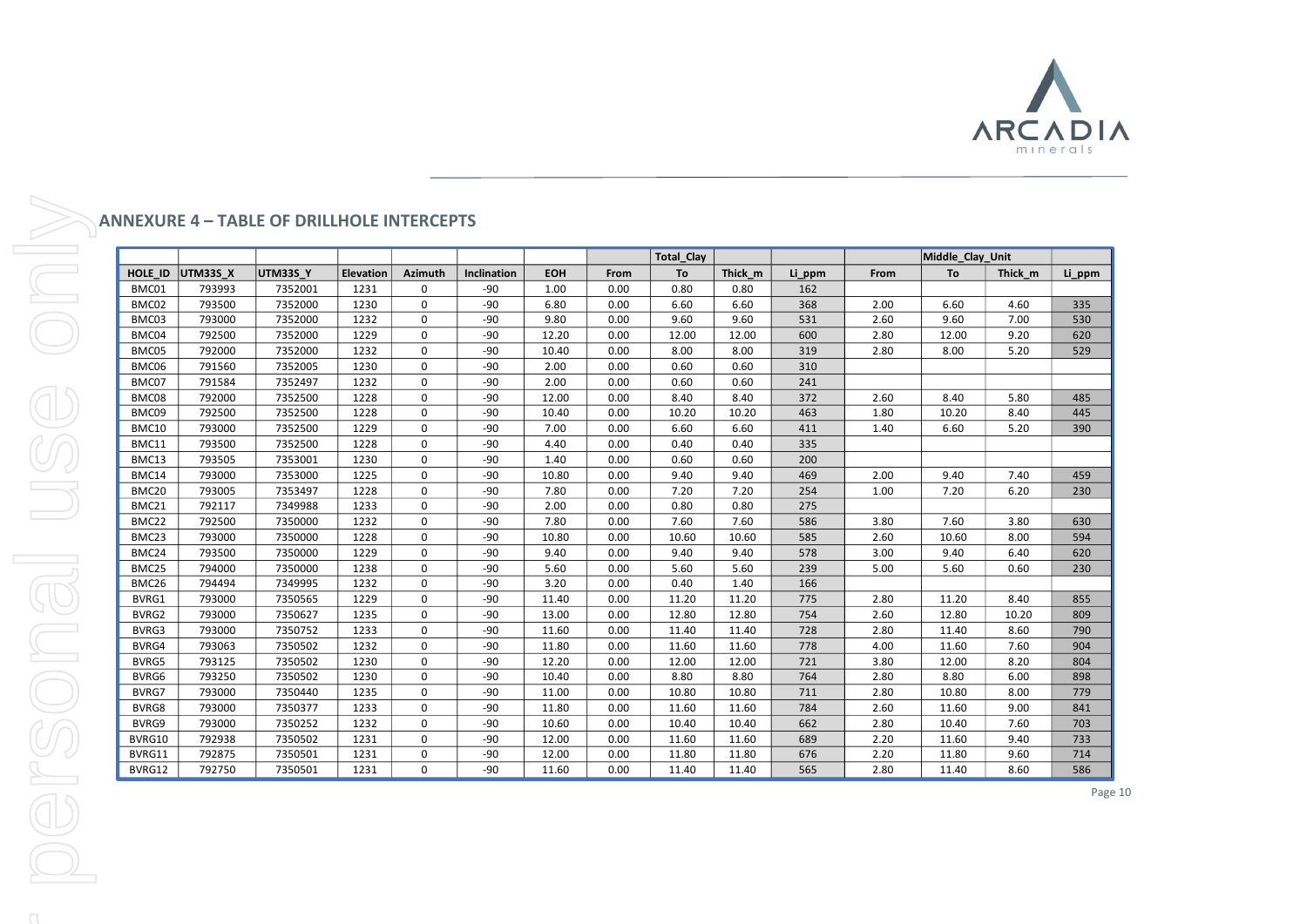



# **ANNEXURE 5 – SECTION THROUGH THE CENTRE OF THE EDEN PAN SHOWING CLAY UNITS AND GRADE DISTRUBUTION**



 $\alpha$ 

 $\lambda_{\rm c}$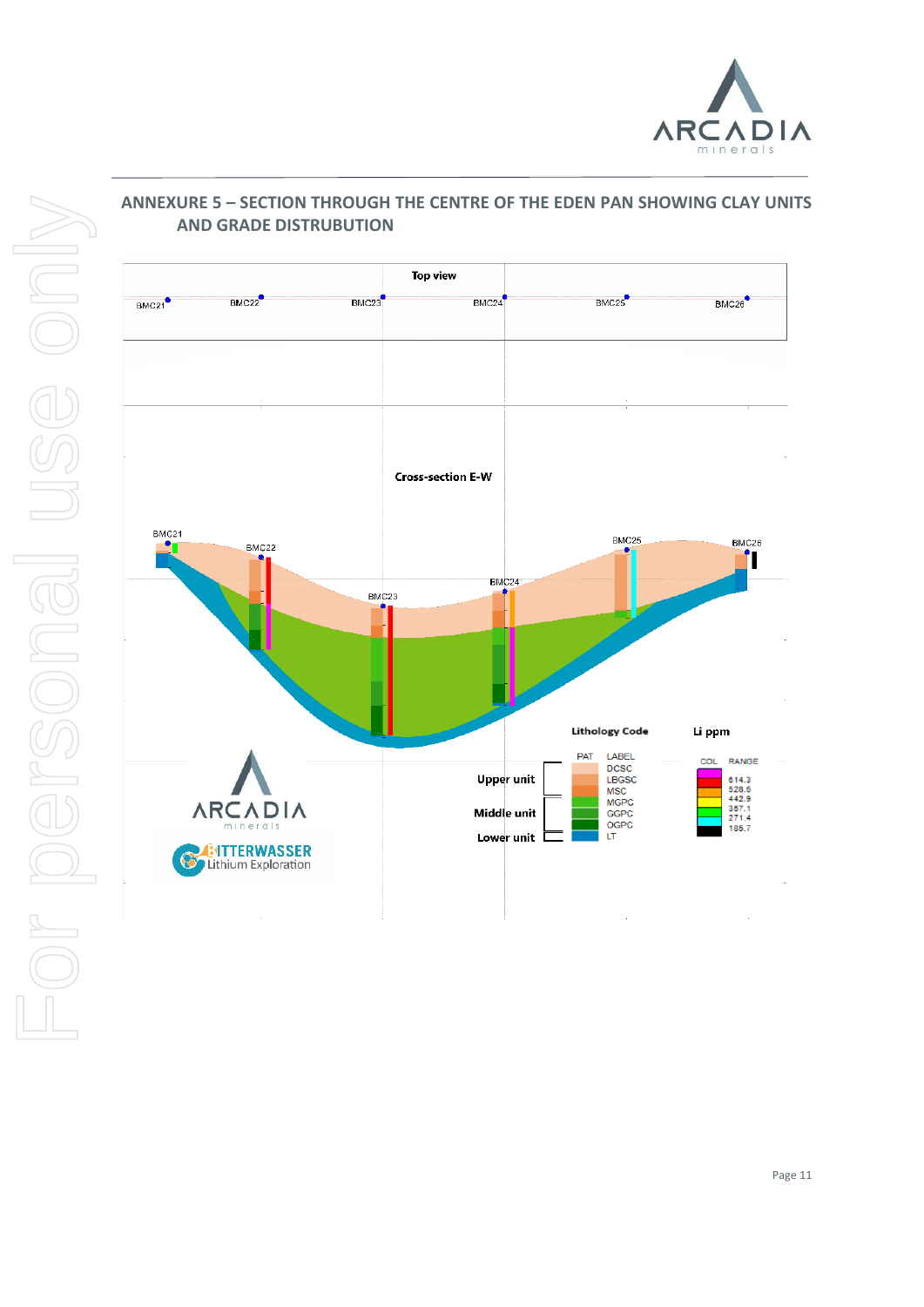

# **ANNEXURE 6**

# **JORC 2012 TABLES**<sup>4</sup>

The following Tables are provided to ensure compliance with the JORC Code (2012 Edition) requirements for the reporting of Exploration Results and Mineral Resources at the Bitterwasser Lithium-in-Clays Project.

# **Section 1 Sampling Techniques and Data**

| <b>Criteria</b>        | <b>JORC Code explanation</b>                                                                                                                                                                                                                                                                                                                                                                                                                                                                                                                                                                                                                                                                                                                                                                                                                                                                                                                                                                                                                                                                          | <b>Commentary</b>                                                                                                                                                                                                                                                                                                                                                                                                                                                                                                                                                                                                                                                                                                                                                          |
|------------------------|-------------------------------------------------------------------------------------------------------------------------------------------------------------------------------------------------------------------------------------------------------------------------------------------------------------------------------------------------------------------------------------------------------------------------------------------------------------------------------------------------------------------------------------------------------------------------------------------------------------------------------------------------------------------------------------------------------------------------------------------------------------------------------------------------------------------------------------------------------------------------------------------------------------------------------------------------------------------------------------------------------------------------------------------------------------------------------------------------------|----------------------------------------------------------------------------------------------------------------------------------------------------------------------------------------------------------------------------------------------------------------------------------------------------------------------------------------------------------------------------------------------------------------------------------------------------------------------------------------------------------------------------------------------------------------------------------------------------------------------------------------------------------------------------------------------------------------------------------------------------------------------------|
| Sampling<br>techniques | Nature and quality of sampling (e.g., cut channels, random chips, or specific<br>specialised industry standard measurement tools appropriate to the<br>minerals under investigation, such as down hole gamma sondes, or<br>handheld XRF instruments, etc). These examples should not be taken as<br>limiting the broad meaning of sampling.<br>Include reference to measures taken to ensure sample representivity and the<br>appropriate calibration of any measurement tools or systems used.<br>Aspects of the determination of mineralisation that are Material to the<br>Public Report.<br>In cases where 'industry standard' work has been done this would be<br>relatively simple (e.g., 'reverse circulation drilling was used to obtain 1 m<br>samples from which 3 kg was pulverised to produce a 30 g charge for fire<br>assay'). In other cases, more explanation may be required, such as where<br>there is coarse gold that has inherent sampling problems. Unusual<br>commodities or mineralisation types (e.g., submarine nodules) may warrant<br>disclosure of detailed information. | Sampling was undertaken using industry standard practices and consist of<br>hand-auger drilling by Bitterwasser Lithium Exploration (Pty) Ltd. during<br>December 2021 and January 2022.<br>All drill holes are vertical<br>$\bullet$<br>A total of 370 samples were taken from the core of the drilling campaign, of<br>$\bullet$<br>and 45 for QAQC samples was added.<br>Samples ranged from 317 g to 1090 g.<br>$\bullet$<br>An additional 38 density samples were collected.<br>$\bullet$<br>To minimize sample contamination, the collected sediment samples were<br>$\bullet$<br>placed on a canvas cloth, while the clay-bit was cleaned with a wet cloth<br>and water after every sample.<br>All drill hole and sample locations are mapped in WGS84 UTM zone 33S |

<sup>&</sup>lt;sup>4</sup> This information is provided with reference to the Independent Geological Report on the Lithium Resource at the Bitterwasser Pan (Hardap Region, Namibia) by Dr. Johan Hattingh, Nov. 2021 as reported in the announcement dated 3 November 2021.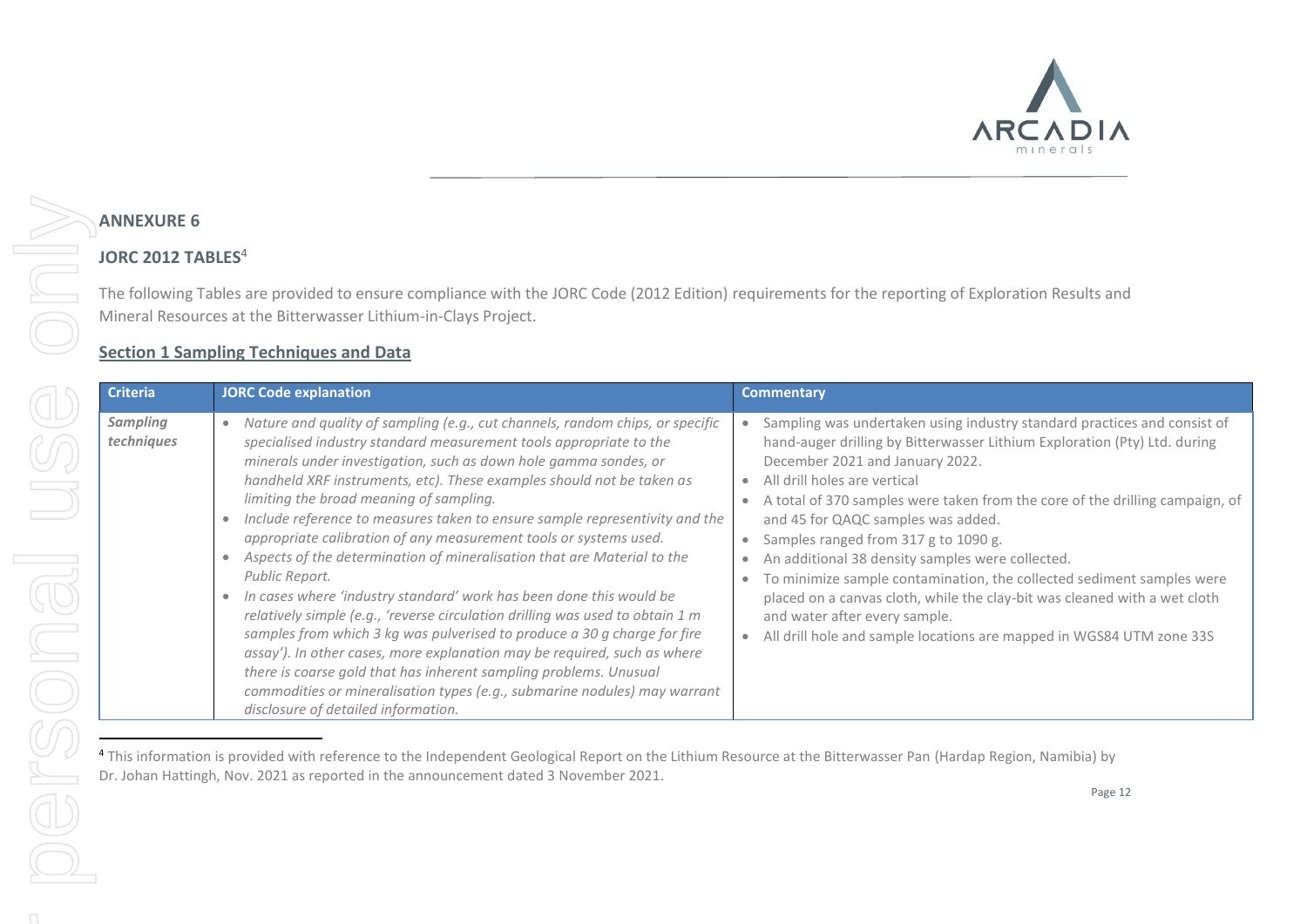

| <b>Criteria</b>                                         | <b>JORC Code explanation</b>                                                                                                                                                                                                                                                                                                                                                                                                                                                        | <b>Commentary</b>                                                                                                                                                                                                                                                                                                                                                        |
|---------------------------------------------------------|-------------------------------------------------------------------------------------------------------------------------------------------------------------------------------------------------------------------------------------------------------------------------------------------------------------------------------------------------------------------------------------------------------------------------------------------------------------------------------------|--------------------------------------------------------------------------------------------------------------------------------------------------------------------------------------------------------------------------------------------------------------------------------------------------------------------------------------------------------------------------|
| <b>Drilling</b><br>techniques                           | Drill type (e.g., core, reverse circulation, open-hole hammer, rotary air blast,<br>$\bullet$<br>auger, Bangka, sonic, etc) and details (e.g., core diameter, triple or standard<br>tube, depth of diamond tails, face-sampling bit or other type, whether core<br>is oriented and if so, by what method, etc).                                                                                                                                                                     | • 64 vertical hand-auger drillholes were drilled perpendicular to the long axis<br>of the main Bitterwasser pan.<br>The holes were drilled on a 500 m x 500 m grid and have a total core length<br>$\bullet$<br>of 412.60 m.<br>A 250 mm long auger clay-bit with a 90 mm outer diameter was used.<br>$\bullet$<br>The depth of the holes ranged from 1.00 m to 13.00 m. |
| <b>Drill sample</b><br>recovery                         | Method of recording and assessing core and chip sample recoveries and<br>results assessed.<br>• Measures taken to maximise sample recovery and ensure representative<br>nature of the samples.<br>Whether a relationship exists between sample recovery and grade and<br>$\bullet$<br>whether sample bias may have occurred due to preferential loss/gain of<br>fine/coarse material.                                                                                               | Core recovery in the mineralised clay zone was almost 100% due to the<br>$\bullet$<br>cohesive nature of the clay.<br>Measures taken to maximise sample recovery and ensure representative<br>$\bullet$<br>nature of the samples is not recorded in available documents.<br>No apparent bias was noted between sample recovery and grade.<br>$\bullet$                   |
| Logging                                                 | Whether core and chip samples have been geologically and geotechnically<br>$\bullet$<br>logged to a level of detail to support appropriate Mineral Resource<br>estimation, mining studies and metallurgical studies.<br>Whether logging is qualitative or quantitative in nature. Core (or costean,<br>channel, etc) photography.<br>The total length and percentage of the relevant intersections logged.                                                                          | All drill holes were fully logged and are qualitative.<br>$\bullet$<br>The core has been logged to a level of detail to support appropriate Mineral<br>Resource estimation, mining studies and metallurgical studies.<br>• The total length of the mineralized clay logged is 412.60 m                                                                                   |
| Sub-sampling<br>techniques<br>and sample<br>preparation | If core, whether cut or sawn and whether quarter, half or all core taken.<br>If non-core, whether riffled, tube sampled, rotary split, etc and whether<br>sampled wet or dry.<br>• For all sample types, the nature, quality and appropriateness of the sample<br>preparation technique.<br>Quality control procedures adopted for all sub-sampling stages to maximise<br>representivity of samples.<br>Measures taken to ensure that the sampling is representative of the in-situ | Each of the 370 samples was split into two. One split was for chemical<br>analysis and the other split for is kept for mineralogical and metallurgical<br>test work.<br>The Middle clay was composite sampled at an interval of 0.20 m to 2.80 m<br>average of 1.43m and the Upper Clay Unit was sampled at an average<br>interval of 0.20 m to 5.00 m average 0.92m.    |

 $\cap$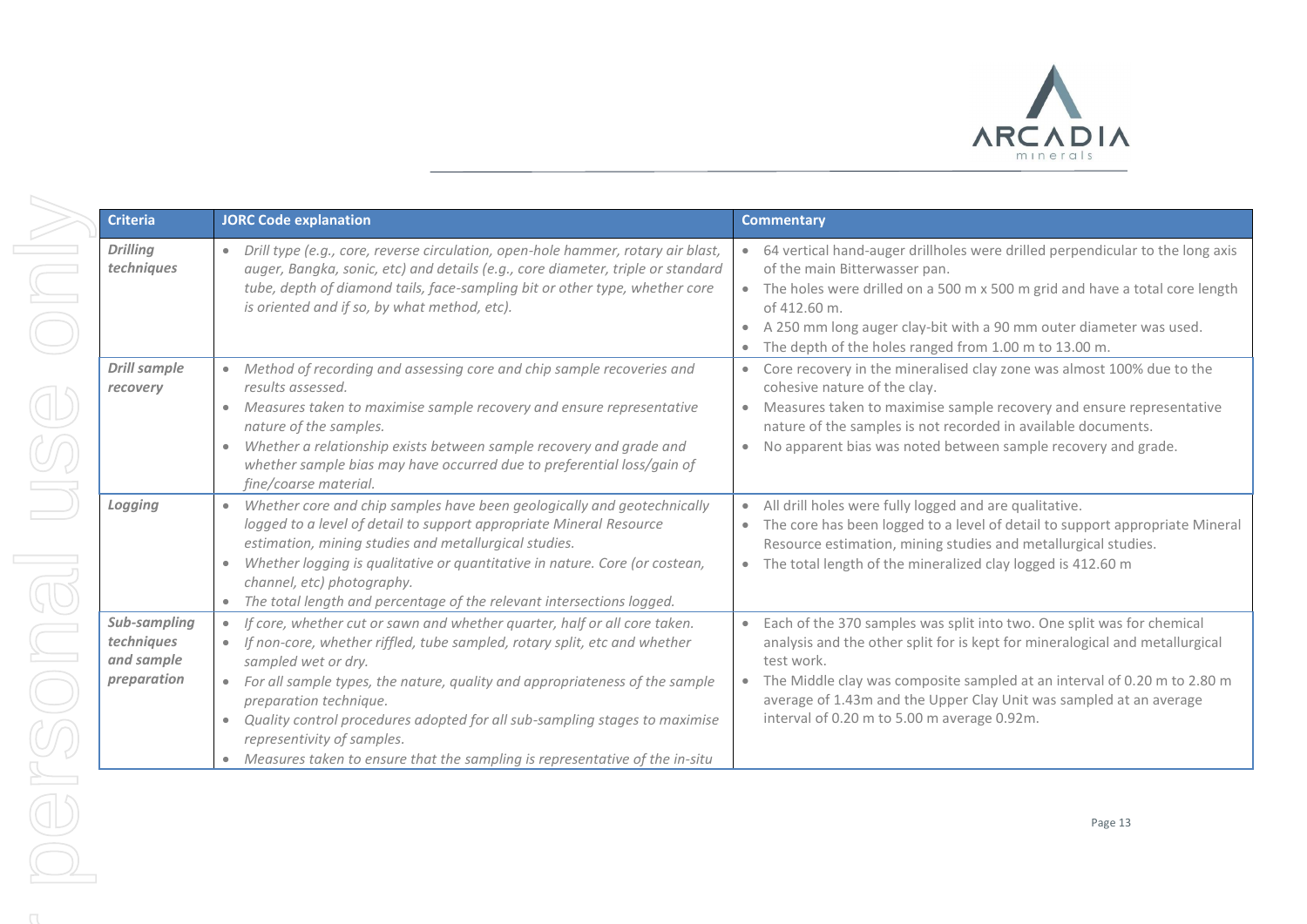

| <b>Criteria</b>                                            | <b>JORC Code explanation</b>                                                                                                                                                                                                                                                                                                                                                                                                                                                                                                                                                                                                                                     | <b>Commentary</b>                                                                                                                                                                                                                                                                                                                                                                                                                                                                                                                                                                                                                                                                                                                                                                                                             |
|------------------------------------------------------------|------------------------------------------------------------------------------------------------------------------------------------------------------------------------------------------------------------------------------------------------------------------------------------------------------------------------------------------------------------------------------------------------------------------------------------------------------------------------------------------------------------------------------------------------------------------------------------------------------------------------------------------------------------------|-------------------------------------------------------------------------------------------------------------------------------------------------------------------------------------------------------------------------------------------------------------------------------------------------------------------------------------------------------------------------------------------------------------------------------------------------------------------------------------------------------------------------------------------------------------------------------------------------------------------------------------------------------------------------------------------------------------------------------------------------------------------------------------------------------------------------------|
|                                                            | material collected, including for instance results for field duplicate/second-<br>half sampling.<br>Whether sample sizes are appropriate to the grain size of the material being<br>sampled.                                                                                                                                                                                                                                                                                                                                                                                                                                                                     |                                                                                                                                                                                                                                                                                                                                                                                                                                                                                                                                                                                                                                                                                                                                                                                                                               |
| <b>Quality of</b><br>assay data and<br>laboratory<br>tests | The nature, quality and appropriateness of the assaying and laboratory<br>$\bullet$<br>procedures used and whether the technique is considered partial or total.<br>For geophysical tools, spectrometers, handheld XRF instruments, etc, the<br>$\bullet$<br>parameters used in determining the analysis including instrument make and<br>model, reading times, calibrations factors applied and their derivation, etc.<br>Nature of quality control procedures adopted (e.g., standards, blanks,<br>$\bullet$<br>duplicates, external laboratory checks) and whether acceptable levels of<br>accuracy (i.e., lack of bias) and precision have been established. | The samples were analysed at ALS in Namibia, where sample preparation<br>took place, and the samples was then sent to ALS in Ireland.<br>Sodium peroxide fusion ICP-MS finish for analysis of Li (ppm), K (%), Al (%),<br>Cr (%), Si (%), Ti (%), As (ppm), Cd (ppm), Fe (%), Mg (%), Mn (%), P (%), Co<br>$(\%)$ and Y $(\%)$ was done.<br>The QAQC samples consisted of African Minerals Standards (Pty) Ltd.'s<br>(AMIS) certified reference materials AMIS0683 (standard), and AMIS0577<br>(blank) and were inserted on average every $6 - 7$ m within the sampling<br>stream.<br>It is assumed that industry best practices were used by the laboratories to<br>ensure sample representivity and acceptable assay data accuracy, however<br>the specific QAQC procedures used are not recorded in available<br>documents |
| Verification of<br>sampling and<br>assaying                | The verification of significant intersections by either independent or<br>$\bullet$<br>alternative company personnel.<br>The use of twinned holes.<br>$\bullet$<br>Documentation of primary data, data entry procedures, data verification,<br>data storage (physical and electronic) protocols.<br>Discuss any adjustment to assay data.                                                                                                                                                                                                                                                                                                                        | All samples and data were verified by the project geologist.<br>All sample material was bagged and tagged on site as per the specific clay<br>unit it was located on. The sample intersections were logged in the field and<br>were weighed at the sampling site.<br>All hard copy data-capturing was completed at the sampling locality.<br>All sample material was stored at a secure storage site.<br>The original assay data has not been adjusted.<br>Recording of field observations and that of samples collected was done in<br>field notes and transferred to and electronic data base following the<br><b>Standard Operational Procedures.</b><br>No twin holes were drilled.                                                                                                                                       |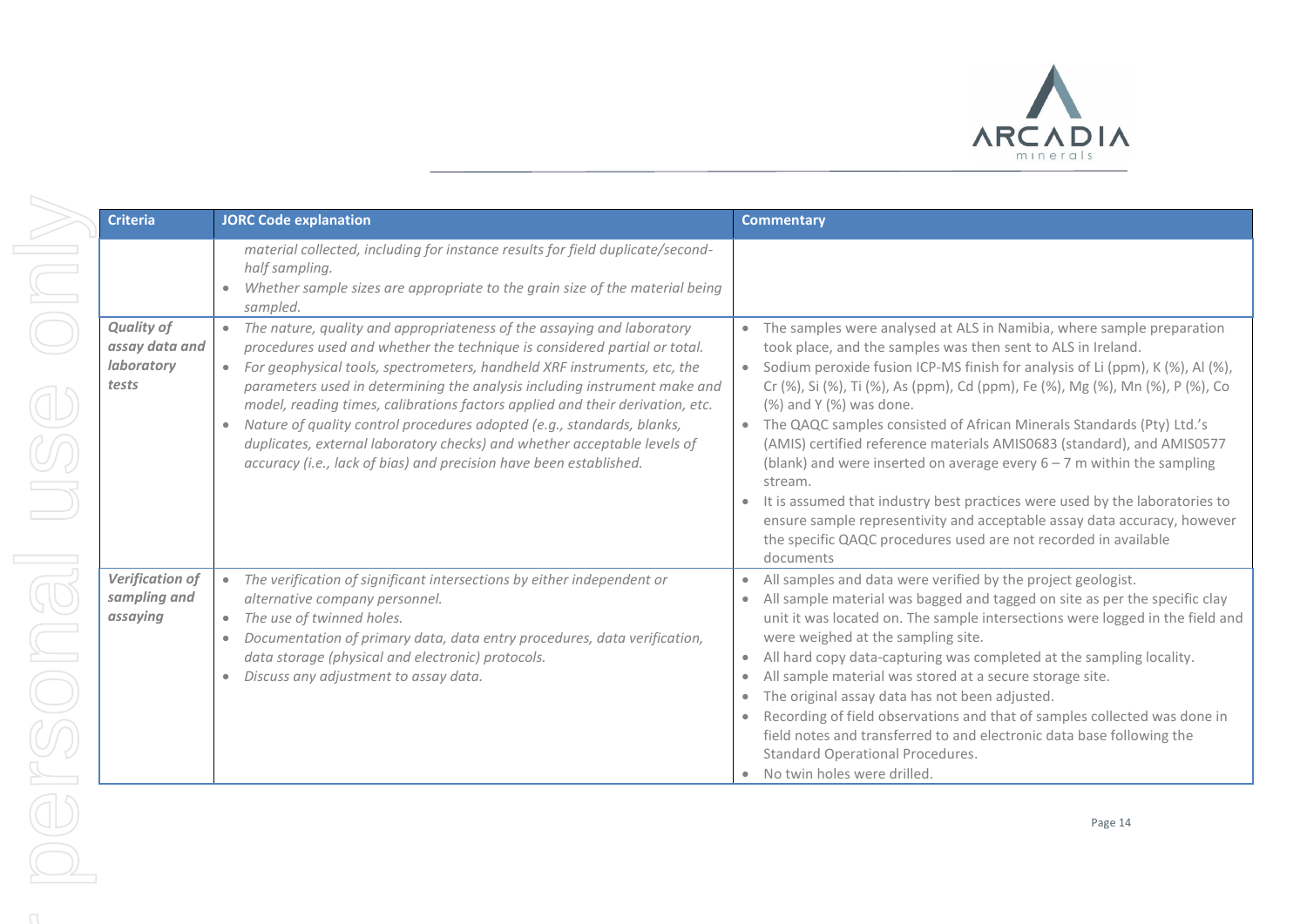

| <b>Criteria</b>                                                            | <b>JORC Code explanation</b>                                                                                                                                                                                                                                                                                                                                                         | <b>Commentary</b>                                                                                                                                                                                                                                                                                                                                                                                                                                                                                                                                          |
|----------------------------------------------------------------------------|--------------------------------------------------------------------------------------------------------------------------------------------------------------------------------------------------------------------------------------------------------------------------------------------------------------------------------------------------------------------------------------|------------------------------------------------------------------------------------------------------------------------------------------------------------------------------------------------------------------------------------------------------------------------------------------------------------------------------------------------------------------------------------------------------------------------------------------------------------------------------------------------------------------------------------------------------------|
| <b>Location of</b><br>data points                                          | • Accuracy and quality of surveys used to locate drill holes (collar and down-<br>hole surveys), trenches, mine workings and other locations used in Mineral<br>Resource estimation.<br>Specification of the grid system used.<br>Quality and adequacy of topographic control.                                                                                                       | The locations of all the samples were recorded.<br>$\bullet$<br>The sample locations were GPS captured using WGS84 UTM zone 33S.<br>$\bullet$<br>The quality and accuracy of the GPS and its measurements is not known,<br>$\bullet$<br>because it is not stated in available documents.                                                                                                                                                                                                                                                                   |
| <b>Data spacing</b><br>and<br>distribution                                 | Data spacing for reporting of Exploration Results.<br>Whether the data spacing and distribution is sufficient to establish the<br>degree of geological and grade continuity appropriate for the Mineral<br>Resource and Ore Reserve estimation procedure(s) and classifications<br>applied.<br>Whether sample compositing has been applied.                                          | The drill holes are spaced on a 500 m x 500 m grid.<br>$\bullet$<br>The data spacing and distribution of the drill holes and samples is sufficient<br>$\bullet$<br>to establish the degree of geological and grade continuity appropriate for<br>the Mineral Resource and Ore Reserve estimation procedure(s) and<br>classifications applied<br>The Middle clay was composite sampled at an interval of 0.20 m to 2.80 m<br>$\bullet$<br>average of 1.43m and the Upper Clay Unit was sampled at an average<br>interval of 0.20 m to 5.00 m average 0.92m. |
| <b>Orientation of</b><br>data in<br>relation to<br>geological<br>structure | Whether the orientation of sampling achieves unbiased sampling of possible<br>structures and the extent to which this is known, considering the deposit<br>type.<br>If the relationship between the drilling orientation and the orientation of key<br>mineralised structures is considered to have introduced a sampling bias, this<br>should be assessed and reported if material. | The holes were all drilled vertical and perpendicular to the sediment<br>horizons and all the sediment horizons were sampled equally and<br>representative.<br>The lithium is not visible; therefore, no bias could take place when selecting<br>the sample position.<br>The orientation of the sampling is unbiased.<br>$\bullet$<br>The relationship between the sampling orientation and the orientation of<br>$\bullet$<br>key mineralized structures is not considered to have introduced a sampling<br>bias.                                         |
| Sample<br>security                                                         | • The measures taken to ensure sample security.                                                                                                                                                                                                                                                                                                                                      | Bitterwasser Lithium Exploration (Pty) Ltd. maintained strict chain-of-<br>$\bullet$<br>custody procedures during all segments of sample handling, transport and<br>samples prepared for transport to the laboratory are bagged and labelled in<br>a manner which prevents tampering. Samples also remain in Bitterwasser                                                                                                                                                                                                                                  |

 $\cap$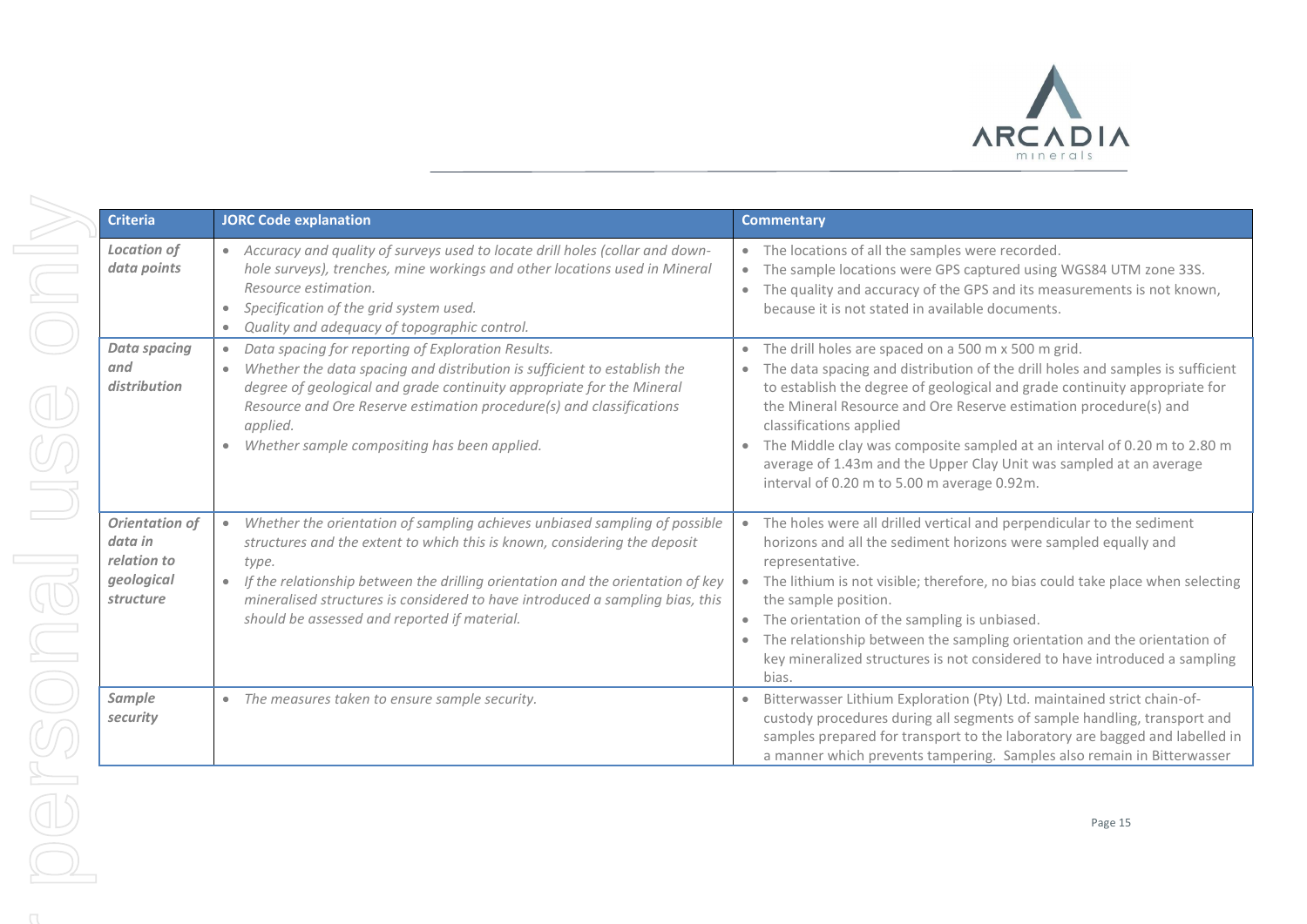

| <b>Criteria</b> | <b>JORC Co</b>       |
|-----------------|----------------------|
|                 |                      |
|                 |                      |
|                 |                      |
|                 |                      |
|                 |                      |
|                 | The r<br>$\bullet$   |
|                 |                      |
|                 |                      |
|                 |                      |
|                 |                      |
|                 |                      |
|                 |                      |
|                 |                      |
|                 |                      |
|                 |                      |
|                 |                      |
|                 |                      |
|                 |                      |
|                 |                      |
|                 |                      |
|                 |                      |
|                 |                      |
|                 |                      |
|                 |                      |
|                 |                      |
|                 |                      |
|                 |                      |
|                 |                      |
|                 |                      |
|                 |                      |
|                 |                      |
|                 |                      |
|                 |                      |
|                 | Audits or<br>reviews |

| <b>Criteria</b>      | <b>JORC Code explanation</b>                                          | <b>Commentary</b>                                                                                                                                                                                                                  |
|----------------------|-----------------------------------------------------------------------|------------------------------------------------------------------------------------------------------------------------------------------------------------------------------------------------------------------------------------|
|                      |                                                                       | Lithium Exploration (Pty) Ltd control until they are delivered and released to<br>the laboratory.<br>An export permit was obtained from the Namibian Mining Department to<br>$\bullet$<br>transport the samples across the border. |
| Audits or<br>reviews | The results of any audits or reviews of sampling techniques and data. | Audits and reviews were limited to the Standard Operational Procedures in<br>$\bullet$<br>as far as data capturing was concerned during the sampling.                                                                              |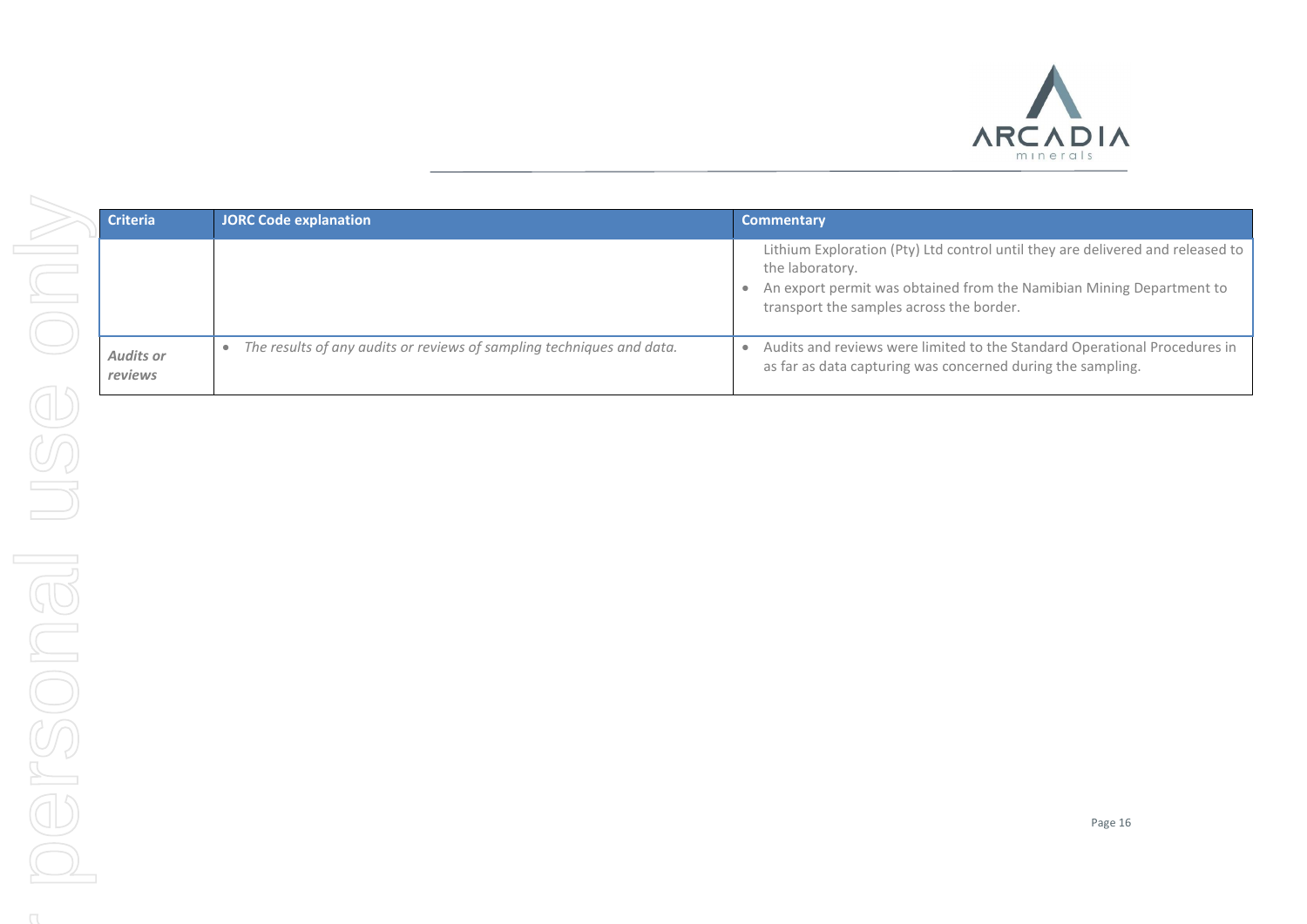

# **Section 2 Reporting of Exploration Results**

| <b>Mineral</b><br>• Type, reference name/number, location and ownership including<br>tenement and<br>agreements or material issues with third parties such as joint ventures,<br>some 190 km south of Windhoek in the Hardap Region.<br>land tenure<br>partnerships, overriding royalties, native title interests, historical sites,<br>wilderness or national park and environmental settings.<br>status<br>The security of the tenure held at the time of reporting along with any<br>Exploration (Pty) Ltd.<br>$\bullet$<br>known impediments to obtaining a licence to operate in the area.<br>The project covers a total area of 59 323.09 hectares.<br>$\bullet$<br>Namibia and the two landowners of which the drilling took place.<br><b>Exploration</b><br>• Acknowledgment and appraisal of exploration by other parties.<br>$\bullet$<br>done by other<br>parties<br>The reconnaissance investigation was aimed at establishing the<br>exploitation of soda ash and lithium.<br>• Deposit type, geological setting and style of mineralisation.<br>Geology<br>and carbonate-saltpan.<br>and are potential source rocks for the lithium.<br>lithium bearing brines into the overlying Gordonia Formation pan<br>sediments.<br>High evaporation rates (>3200 mm/year) occurring in the area are<br>favourable for brine formation and salt-concentration.<br>Page 17 | <b>Criteria</b> | <b>JORC Code explanation</b> | <b>Commentary</b>                                                                                                                                                                                                                                                                                                                                                                             |
|-------------------------------------------------------------------------------------------------------------------------------------------------------------------------------------------------------------------------------------------------------------------------------------------------------------------------------------------------------------------------------------------------------------------------------------------------------------------------------------------------------------------------------------------------------------------------------------------------------------------------------------------------------------------------------------------------------------------------------------------------------------------------------------------------------------------------------------------------------------------------------------------------------------------------------------------------------------------------------------------------------------------------------------------------------------------------------------------------------------------------------------------------------------------------------------------------------------------------------------------------------------------------------------------------------------------------------------------------------------------------------|-----------------|------------------------------|-----------------------------------------------------------------------------------------------------------------------------------------------------------------------------------------------------------------------------------------------------------------------------------------------------------------------------------------------------------------------------------------------|
|                                                                                                                                                                                                                                                                                                                                                                                                                                                                                                                                                                                                                                                                                                                                                                                                                                                                                                                                                                                                                                                                                                                                                                                                                                                                                                                                                                               |                 |                              | • The Bitterwasser Project area is east of Kalkrand in south central Namibia,<br>• The Bitterwasser Lithium Project comprise of three exclusive exploration<br>licences, EPLs 5353, 5354 and 5358, all held by Bitterwasser Lithium<br>A land-use agreement, including access to the property for exploration has<br>been obtained through the Ministry of Agriculture, Water and Forestry of |
|                                                                                                                                                                                                                                                                                                                                                                                                                                                                                                                                                                                                                                                                                                                                                                                                                                                                                                                                                                                                                                                                                                                                                                                                                                                                                                                                                                               |                 |                              | A regional reconnaissance investigation in the form of a systematic field<br>survey covering the entire southern Namibia and some parts of the<br>Northern Cape Province of South Africa was done during 2009 and 2010.<br>prospectiveness of the area that could potentially sustain economic                                                                                                |
|                                                                                                                                                                                                                                                                                                                                                                                                                                                                                                                                                                                                                                                                                                                                                                                                                                                                                                                                                                                                                                                                                                                                                                                                                                                                                                                                                                               |                 |                              | • The Main Bitterwasser Pan forms part of the Cenozoic aged Kalahari Group<br>and comprises a lithium, potassium and boron enriched sulphate-, chlorite-<br>Post-Cretaceous Brukkaros alkaline volcanics and sub-volcanics in the area<br>• The presence of an active deep-seated connate/hydrothermal water<br>circulation network is suggested, which acts as a transport mechanism for     |
|                                                                                                                                                                                                                                                                                                                                                                                                                                                                                                                                                                                                                                                                                                                                                                                                                                                                                                                                                                                                                                                                                                                                                                                                                                                                                                                                                                               |                 |                              |                                                                                                                                                                                                                                                                                                                                                                                               |
|                                                                                                                                                                                                                                                                                                                                                                                                                                                                                                                                                                                                                                                                                                                                                                                                                                                                                                                                                                                                                                                                                                                                                                                                                                                                                                                                                                               |                 |                              |                                                                                                                                                                                                                                                                                                                                                                                               |

n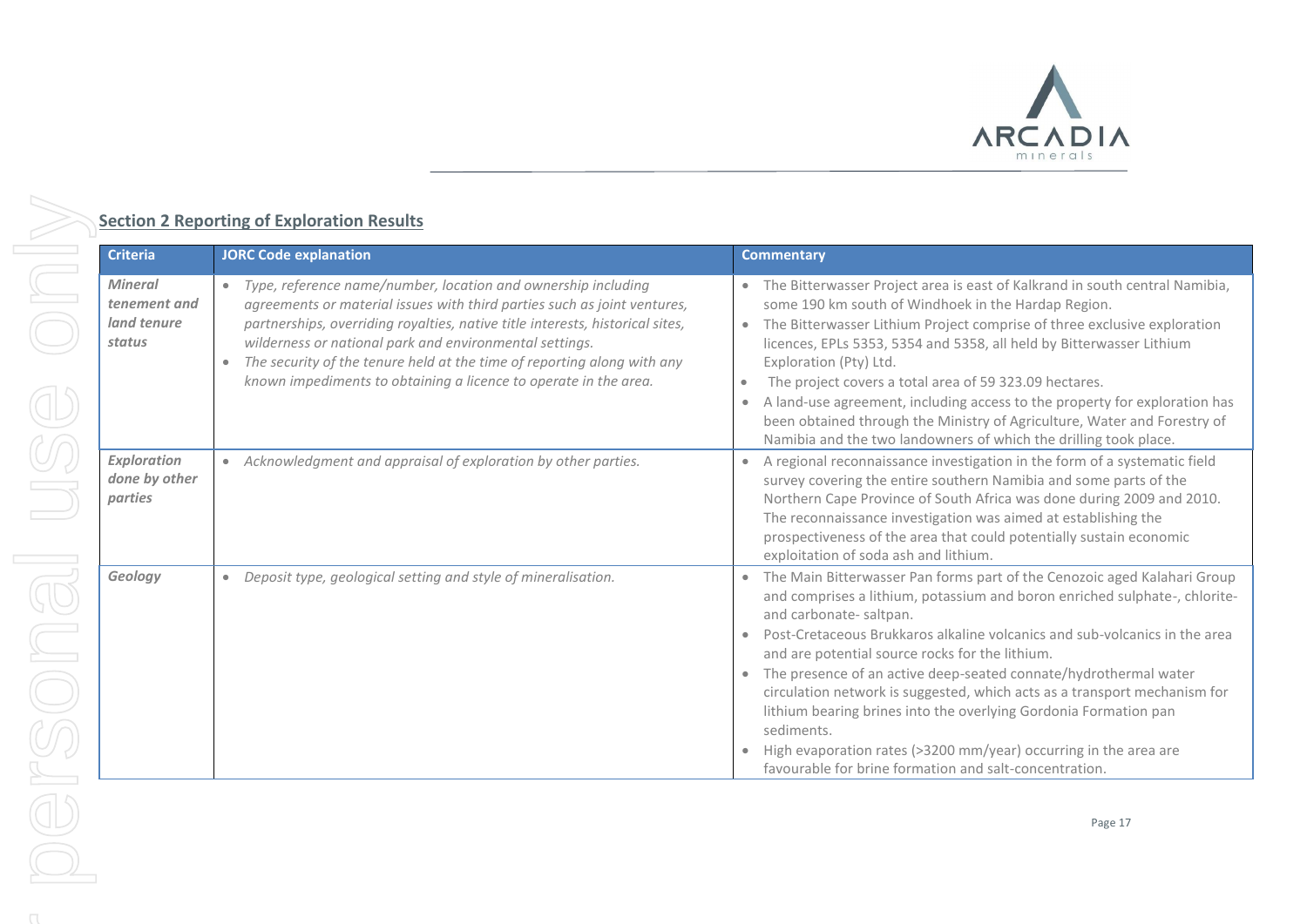

|                                                         | <b>JORC Code explanation</b>                                                                                                                                                                                                                                                                                                                                                                                                                                                                                                                                                                                                                                                                                                          | <b>Commentary</b>                                                                                                                                                        |
|---------------------------------------------------------|---------------------------------------------------------------------------------------------------------------------------------------------------------------------------------------------------------------------------------------------------------------------------------------------------------------------------------------------------------------------------------------------------------------------------------------------------------------------------------------------------------------------------------------------------------------------------------------------------------------------------------------------------------------------------------------------------------------------------------------|--------------------------------------------------------------------------------------------------------------------------------------------------------------------------|
| Drill hole<br><b>Information</b>                        | • A summary of all information material to the understanding of the<br>exploration results including a tabulation of the following information for all<br>Material drill holes:<br>o easting and northing of the drill hole collar<br>elevation or RL (Reduced Level - elevation above sea level in metres) of<br>the drill hole collar<br>o dip and azimuth of the hole<br>down hole length and interception depth<br>$\circlearrowright$<br>o hole length.<br>If the exclusion of this information is justified on the basis that the<br>$\bullet$<br>information is not Material and this exclusion does not detract from the<br>understanding of the report, the Competent Person should clearly explain<br>why this is the case. | • Drill results have been described in annexure 3 of this report and<br>all relevant data is included in the report.                                                     |
| Data<br>aggregation<br>methods                          | • In reporting Exploration Results, weighting averaging techniques, maximum<br>and/or minimum grade truncations (e.g., cutting of high grades) and cut-off<br>grades are usually Material and should be stated.<br>Where aggregate intercepts incorporate short lengths of high-grade results<br>$\bullet$<br>and longer lengths of low-grade results, the procedure used for such<br>aggregation should be stated and some typical examples of such<br>aggregations should be shown in detail.<br>The assumptions used for any reporting of metal equivalent values should<br>$\bullet$<br>be clearly stated.                                                                                                                        | $\bullet$<br>Two clay units was identified the Upper and Middle unit and each was in<br>samples independently.                                                           |
| Relationship<br>between<br>mineralisation<br>widths and | These relationships are particularly important in the reporting of Exploration<br>$\bullet$<br>Results.<br>If the geometry of the mineralisation with respect to the drill hole angle is<br>$\bullet$<br>known, its nature should be reported.<br>• If it is not known and only the down hole lengths are reported, there should<br>be a clear statement to this effect (e.g., 'down hole length, true width not                                                                                                                                                                                                                                                                                                                      | The drill holes were all drilled vertical, with the clay units being horizontal.<br>$\bullet$<br>• The mineralized clay thickness intercepted range from 1 m to 12.80 m. |
|                                                         |                                                                                                                                                                                                                                                                                                                                                                                                                                                                                                                                                                                                                                                                                                                                       | Page 18                                                                                                                                                                  |